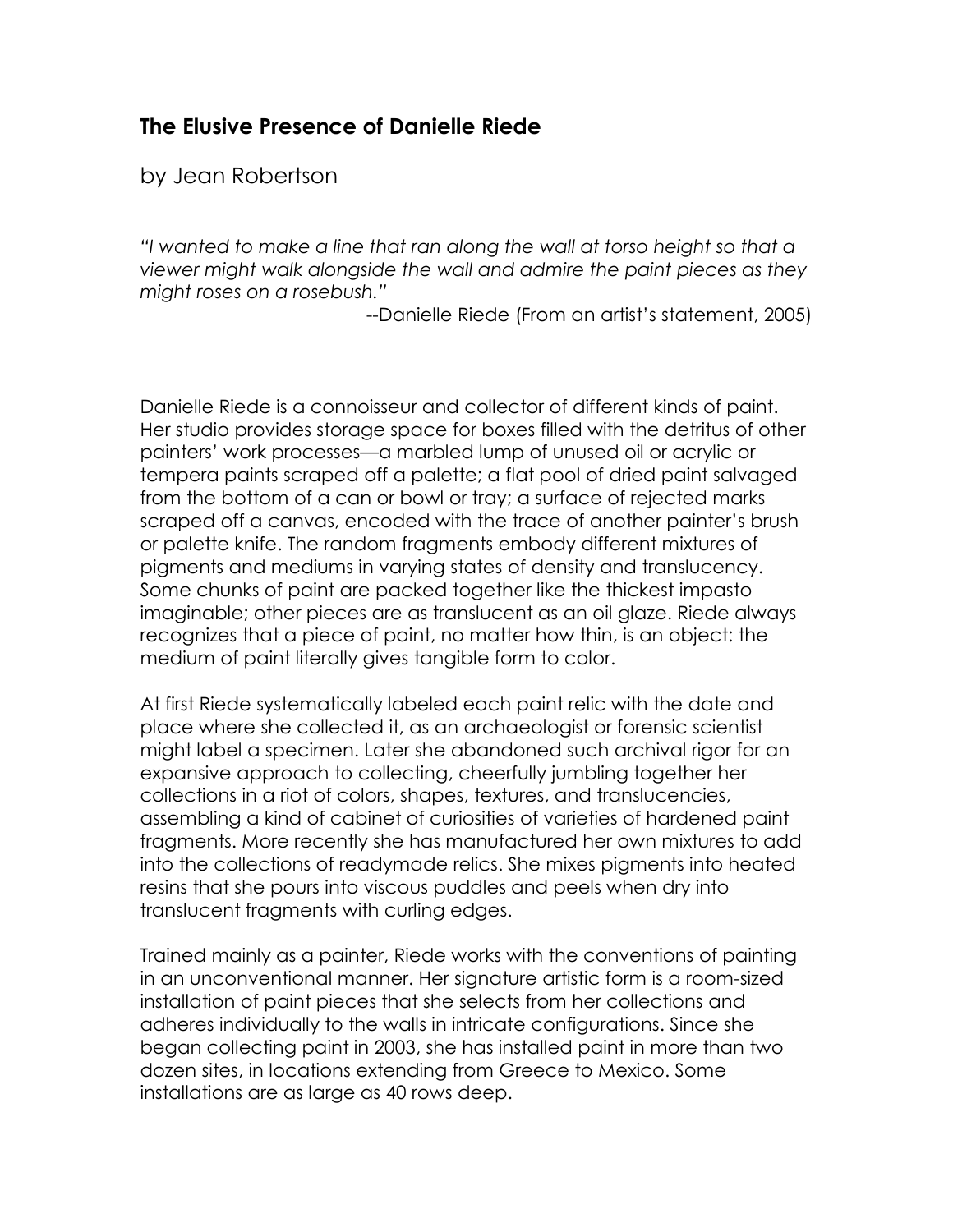Riede arrives at a gallery with her boxes, and spreads out her colored chunks and lumps and veneers of paint, which she sorts by color, shape, size, thickness, and translucency. Studying the interior as a designer might, she imagines lines and rows of colored fragments spreading across the walls and corners. The ground provided by a given wall is pictorially vital for Riede; its eccentricities of surface and dimension are integral to her process of composition. Likewise color relationships, light, and twodimensional design are central concerns, as they are for many painters.

Riede almost always works alone for the days or even weeks required to produce an installation on site. In *bricoleur* fashion she attends to the physical labor of carefully attaching each fragment into its allotted location. Skillfully she cantilevers fragments so that they bend and jut from the wall in low relief, reflecting light and casting shadows. Riede deploys each piece of paint as an individual element in the overall abstract pattern, just as a stone or tile serves as one mark in a mosaic, or beads combine in beadwork, or brushstrokes knit together in an Impressionist painting. Riede's designs for her earliest paint installations were abstract in a systematic and grid-like manner; increasingly she plays at the margins of the geometric, eroding and bending the systematic in favor of fluidity and improvisation.

The interplay between near and far is integral to the optical and conceptual effects of Riede's paint installations. From a distance, her refined sense of color and design appears to dominate her aesthetic. Pieces of paint coalesce into distinctive arrangements of flowing lines, rows, arcs, and swirls. Riede, who never wields a brush herself, would seem to privilege composition, design, and color over *facture.* Yet up close, when we recognize lumps as paint rather than colored glass or minerals or stones, we see that Riede celebrates the glory of handcrafted paint. She generously offers us the artifacts of other people's paint handling as objects of intense admiration. Like a display of specimens in a science museum, Riede's installations of paint function as a kind of inventory displaying the physical matter of paint in all its mesmerizing physicality, tactility, and variety of colors and shapes.

The gestalt of one of Riede's installations is visually powerful but illusory. Like a theatrical set, the exuberant, convincing semblance of order and pattern is provisional and temporary; at the end of an exhibition Riede removes the individual fragments and returns them to their boxes. The "painting" as a coherent image dissolves while the paint pieces as physical matter by and large survive. Many fragments will be recycled into future installations of paint at another site. (Indeed, followers of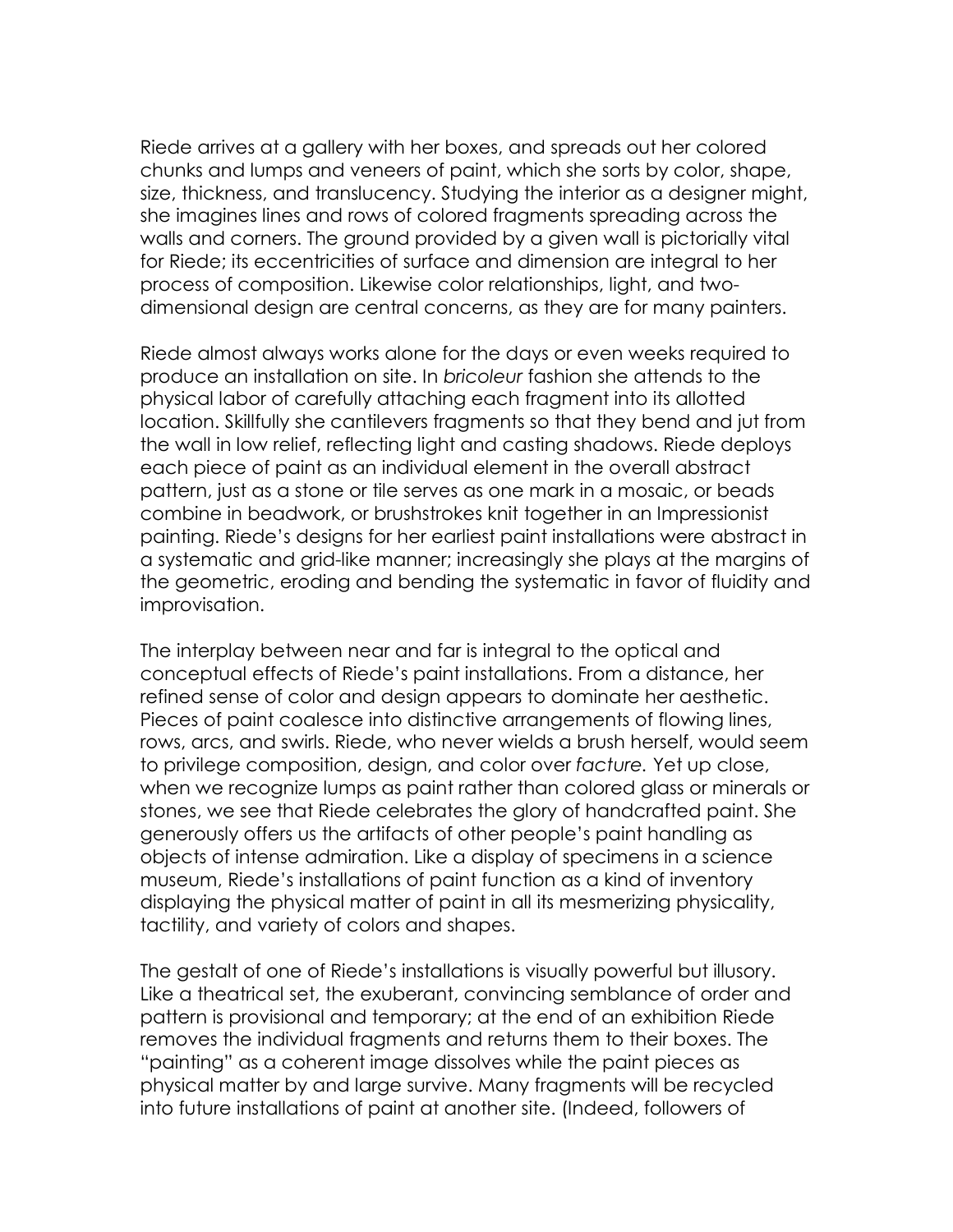Riede's work may delight in recognizing distinctive chunks reappearing in new positions in subsequent installations, their colors and shape literally seen in a new light next to new neighbors.)

Danielle Riede is an artist of the twenty-first century in her embrace of interdisciplinarity, hybridity, transience, and impurity. At age 13 she was a budding archaeologist. As a university undergraduate she started out in the school of architecture before switching to painting. She loves mathematics. In her work process, she freely borrows from architecture, interior design, handicrafts, and sculpture. She is unabashed in her appreciation for beauty and her love for humor and playfulness. And she is well read in art history and theory: conversant, for instance, with the vocabulary and ideas of minimalism, post-minimalism, and process art.

Art historical influences and affinities for Riede's work are wide-ranging. For example, her installations resonate with the history of wall painting, where figure-ground relationships play out at large scale on the walls of rooms. One might think of the great fresco paintings of ancient Rome or the Renaissance, although those generally tried to hide the wall with illusionistic images. Riede's installations of paint better evoke wall mosaics and stained glass windows, where the wall (the support), its architectural features (the frame or structure), and the materials used to make images (the surface) are all assertively concrete. Riede's interest in walls as supports also reflects the influence of her mentor Daniel Buren, with whom she studied in Dusseldorf in 2003-04. In his work, the French conceptual artist rigorously considers the implications of painting in the space of architecture.

Other artists whose works Riede cites as inspirations are the Impressionists, for their broken bits of color, and Jackson Pollock, for his organic process. She also admires Louise Bourgeois and Eva Hesse, two women invested in the conceptual and psychological implications of their materials and processes. One could argue on behalf of a feminist inflection to Riede's work, found in the lightness of her touch, her engagement with fragility and time-based work, and her evanescent materials that have a feeling of use and mortality.

In her process Riede at first appears systematic, sorting her collections and initially designing an installation within parameters that seem driven by geometric logic. She borrows from the vocabulary and tactics of minimalism and postminimalism—repetition, geometric arrangements, rows, grids. But her approach is not at all calculated. As she works she allows herself to improvise and be intuitive, without totally abandoning a sense of order. No installation is entirely systematic or entirely impulsive.